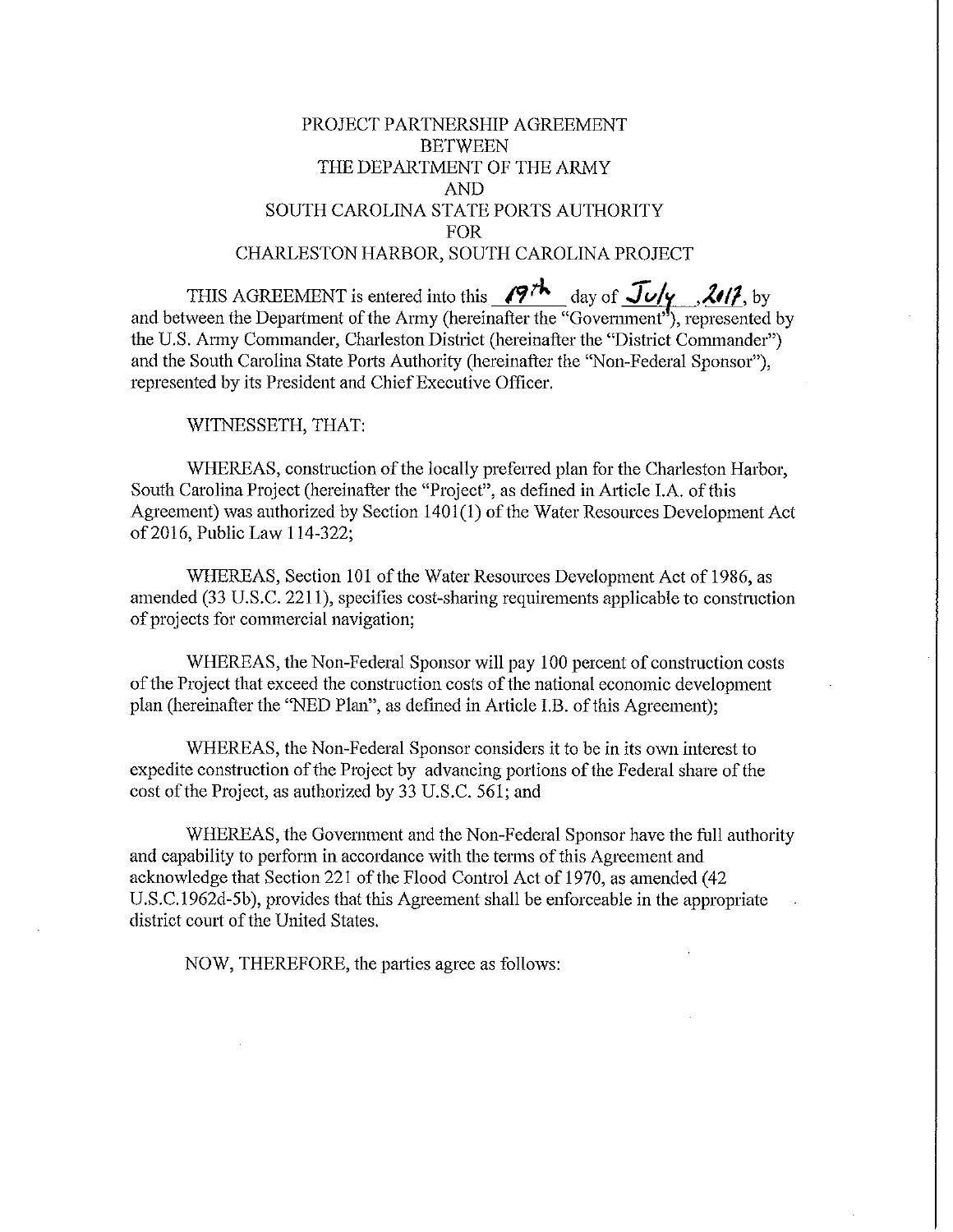### ARTICLE I - DEFINITIONS

A. The term "Project" means the general navigation features for the locally preferred plan, which includes deepening the existing entrance channel from -47 to -54 feet Mean Lower Low Water (MLL W), including wave allowances, and extending the entrance channel about three miles to the -54 depth contour MLLW; deepening the inner harbor from -45 to -52 feet MLLW from the Entrance Channel to the confluence of the Wando and Cooper Rivers, about two miles up the Wando River to the Wando Welch Terminal and about three miles up the Cooper River to the Hugh K. Leathennan Sr. Terminal; deepening the upper harbor from -45 to -48 feet MLLW from upper end of the Hugh K. Leatherman Sr. Terminal to the North Charleston Terminal; enlarging the existing turning basins at the Wando Welch Tenninal to approximately 1615 feet, the Hugh K. Leatherman Sr. Terminal (refened to as the New Navy Base terminal in study documents) to approximately 1,680 feet, and the North Charleston Terminal to approximately 1,525 feet; construction of improvements to the dredged material placement facilities at the Daniel Island Dredged Material Placement Facility and the Clouter Creek Dredged Material Placement Facility; channel widening measures ranging from 50 to 250 feet at various locations throughout the harbor; preservation of approximately 665 acres of freshwater wetlands and construction of approximately 33 acres of artificial reef for mitigation purposes; and enviromnental and shoreline erosion monitoring and adaptive management (if necessary), as generally described in the Charleston Harbor Post 45, Charleston, South Carolina Final Integrated Feasibility Report and Environmental Impact Statement, dated June 2015 and approved in accordance with the Report of the Chief of Engineers on September 8, 2015 (hereinafter the "Decision Document"). The term does not include any aids to navigation or local service facilities.

B. The term "NED Plan" means the general navigation features, which includes deepening the existing entrance channel from -47 to -52 feet MLLW, including wave allowances, and extending the entrance channel to the -52 depth contour MLLW; deepening the inner harbor from -45 to -50 feet MLLW from the Entrance Channel to the confluence of the Wando and Cooper Rivers, about two miles up the Wando River to the Wando Welch Terminal, and about three miles up the Cooper River to the Hugh K. Leatherman Sr. Terminal (referred to as the New Navy Base terminal in study documents); deepening the upper harbor from -45 to -48 feet MLLW from upper end of the Hugh K. Leatherman Sr. Terminal to the North Charleston Terminal; enlarging the existing turning basins at the Wando Welch Terminal to approximately 1615 feet, and the Hugh K. Leatherman Sr. Terminal to approximately 1,680 feet, and the North Charleston Terminal to approximately 1,525 feet; construction of improvements to the dredged material placement facilities at the Daniel Island Dredged Material Placement Facility and the Clouter Creek Dredged Material Placement Facility; channel widening measures ranging from 50 to 250 feet at various locations throughout the harbor; preservation of approximately 476 acres of freshwater wetlands and construction of approximately 33 acres of artificial reef for mitigation purposes; and environmental and shoreline erosion monitoring and adaptive management (if necessary), as generally described in the Decision Document. The term does not include any aids to navigation or local service facilities.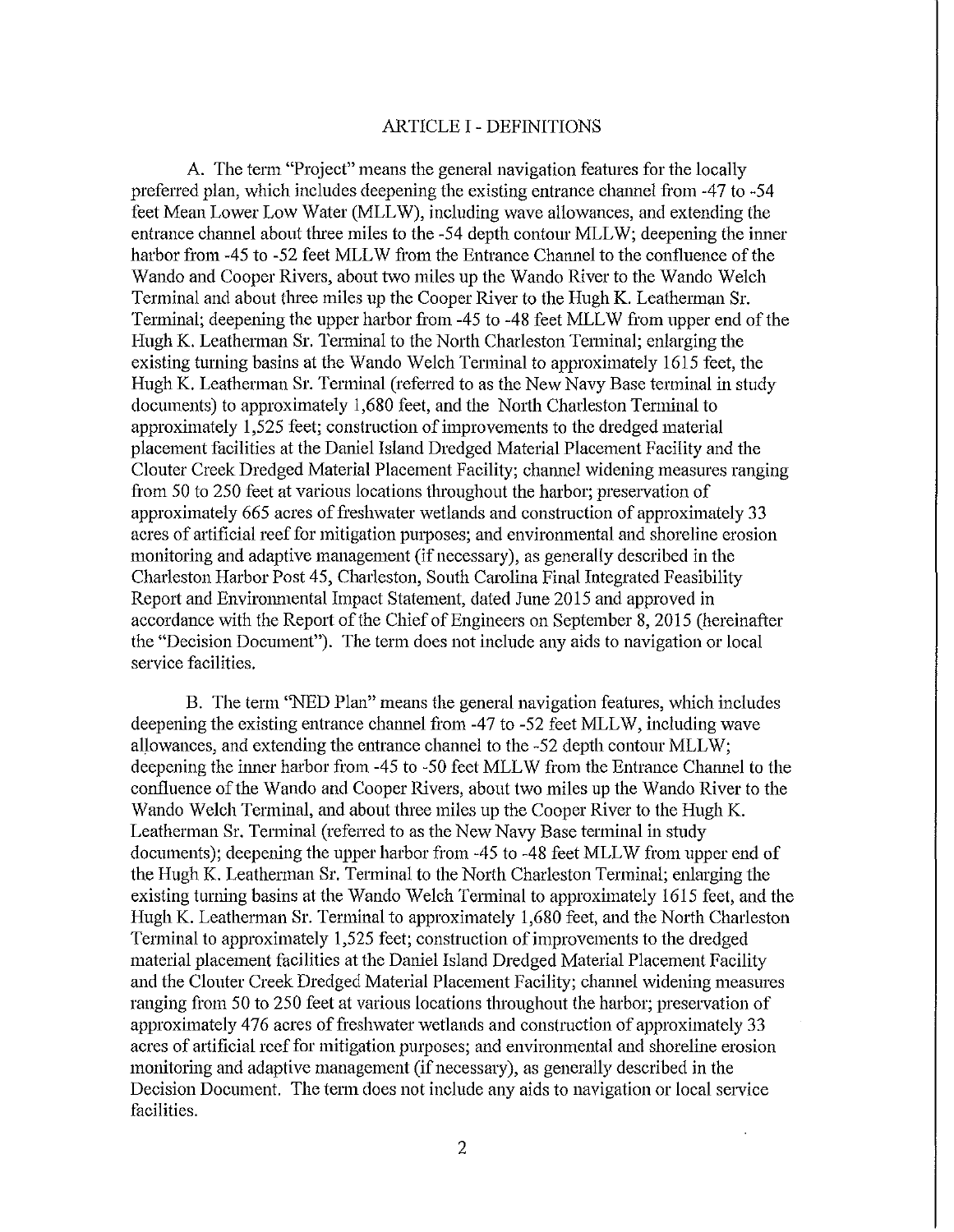C. The tenn "construction costs" means all costs incurred by the Government and Non-Federal Sponsor in accordance with the terms of this Agreement that are directly related to design and construction of the Project, including mitigation and monitoring, and cost shared. The term includes, but is not necessarily limited to: the Government's costs and the Non-Federal Sponsor's creditable contributions pursuant to the terms of the Design Agreement executed on December 16, 2015; the costs of historic preservation activities except for data recovery for historic properties; the Government's costs of engineering, design, and construction (including the costs of alteration, lowering, raising, or replacement and attendant demolition of any highway or railroad bridges over navigable waters of the United States); the Govermnent's supervision and administration costs; and the Non-Federal Sponsor's creditable costs for providing in-kind contributions, if any. The term does not include any costs for operation and maintenance; dispute resolution; participation in the Project Coordination Team; audits; or additional work; or the Non-Federal Sponsor's cost for providing real property interests except for those provided for mitigation, relocations, or negotiating this Agreement.

D. The term "real property interests" means lands, easements, and rights-of-way, including those required for relocations and dredged material placement facilities. Acquisition of real property interests may require the performance of relocations.

E. The term "relocation" means the provision of a functionally equivalent facility to the owner of a utility, cemetery, highway, railroad (including any bridge thereof), or public facility, excluding any highway or railroad bridges over navigable waters of the United States, when such action is required in accordance with applicable legal principles of just compensation. Providing a functionally equivalent facility may include the alteration, lowering, raising, or replacement and attendant demolition of the affected facility or part thereof.

F. The term "dredged material placement facilities" means the improvements required on real property interests to enable the placement of dredged or excavated material during construction, operation, and maintenance of the Project, including, but not limited to, retaining dikes, wasteweirs, bulkheads, embankments, monitoring features, stilling basins, and de-watering pumps and pipes.

G. The term "in-kind contributions" means those materials or services provided by the Non-Federal Sponsor that are identified as being integral to the Project by the Division Commander for South Atlantic Division. To be integral to the Project, the material or service must be part of the work that the Government would otherwise have undertaken for design and construction of the Project. The in-kind contributions also include any investigations performed by the Non-Federal Sponsor to identify the existence and extent of any hazardous substances that may exist in, on, or under real property interests required for the Project.

H. The term "fiscal year" means one year beginning on October  $1<sup>st</sup>$  and ending on September 30<sup>th</sup> of the following year.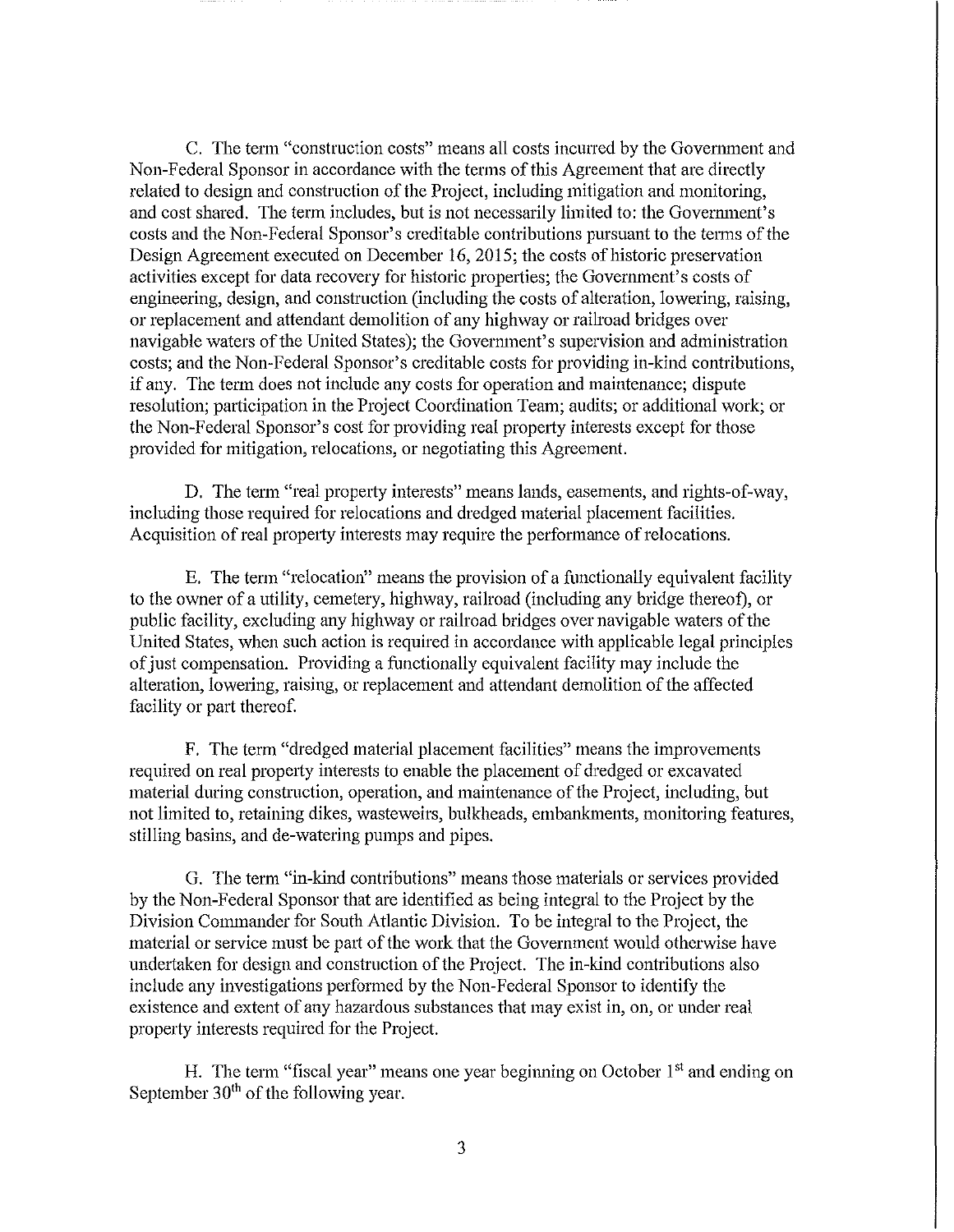I. The tenn "additional work" means items of work related to, but not included in, the Project that the Govermnent will undertake on the Non-Federal Sponsor's behalf while the Government is carrying out the Project, with the Non-Federal Sponsor responsible for all costs and any liabilities associated with such work.

### ARTICLE II - OBLIGATIONS OF THE PARTIES

A. Except for funds allocated for the Project, the Non-Federal Sponsor shall provide all funding required after the date of execution of this Agreement for construction of the Project as follows:

1. No later than 15 calendar days after the effective date of this Agreement, the Non-Federal Sponsor shall provide to the Government \$5,659,000, to cover estimated costs for the current fiscal year, excluding the cost of contract awards. For each subsequent fiscal year of construction, including monitoring and adaptive management, if any, the Govermnent will notify the Non-Federal Sponsor in writing of estimated costs, excluding the costs for contract awards, for that fiscal year, and the Non-Federal Sponsor, in accordance with Article V.C., shall provide the funds necessary to cover such costs to the Government no later than 15 calendar day after such notification.

2. No later than 30 calendar days prior to the scheduled date for award of each contract, the Government will provide written notification to the Non-Federal Sponsor of the amount of funds required by the Govermnent to award such contract, and the Non-Federal Sponsor, in accordance with Article V.C, shall provide to the Govermnent the funds necessary to award that contract no later than 10 calendar days prior to the scheduled award date. In addition, no later than 10 calendar days after notification by the Government to exercise any contract option, the Non-Federal Sponsor shall provide to the Govermnent the full amount of the costs associated with such option, as determined in writing by the Government.

3. If at any time the Govermnent determines that additional funds will be needed from the Non-Federal Sponsor, the Govermnent shall notify the Non-Federal Sponsor in writing of the additional funds required and provide an explanation of why additional funds are required. No later than 15 calendar days from receipt of such notice, the Non-Federal Sponsor shall provide the Government with the full amount of such additional required funds, in accordance with Article V.C.

B. In accordance with Article III, the Non-Federal Sponsor shall provide real property interests and relocations required for construction, operation, and maintenance of the Project.

C. In providing in-kind contributions, if any, the Non-Federal Sponsor shall obtain all applicable licenses and permits necessary for such work. Upon completion of the work, the Non-Federal Sponsor shall so notify the Govermuent and provide the Government with a copy of as-built drawings for the work.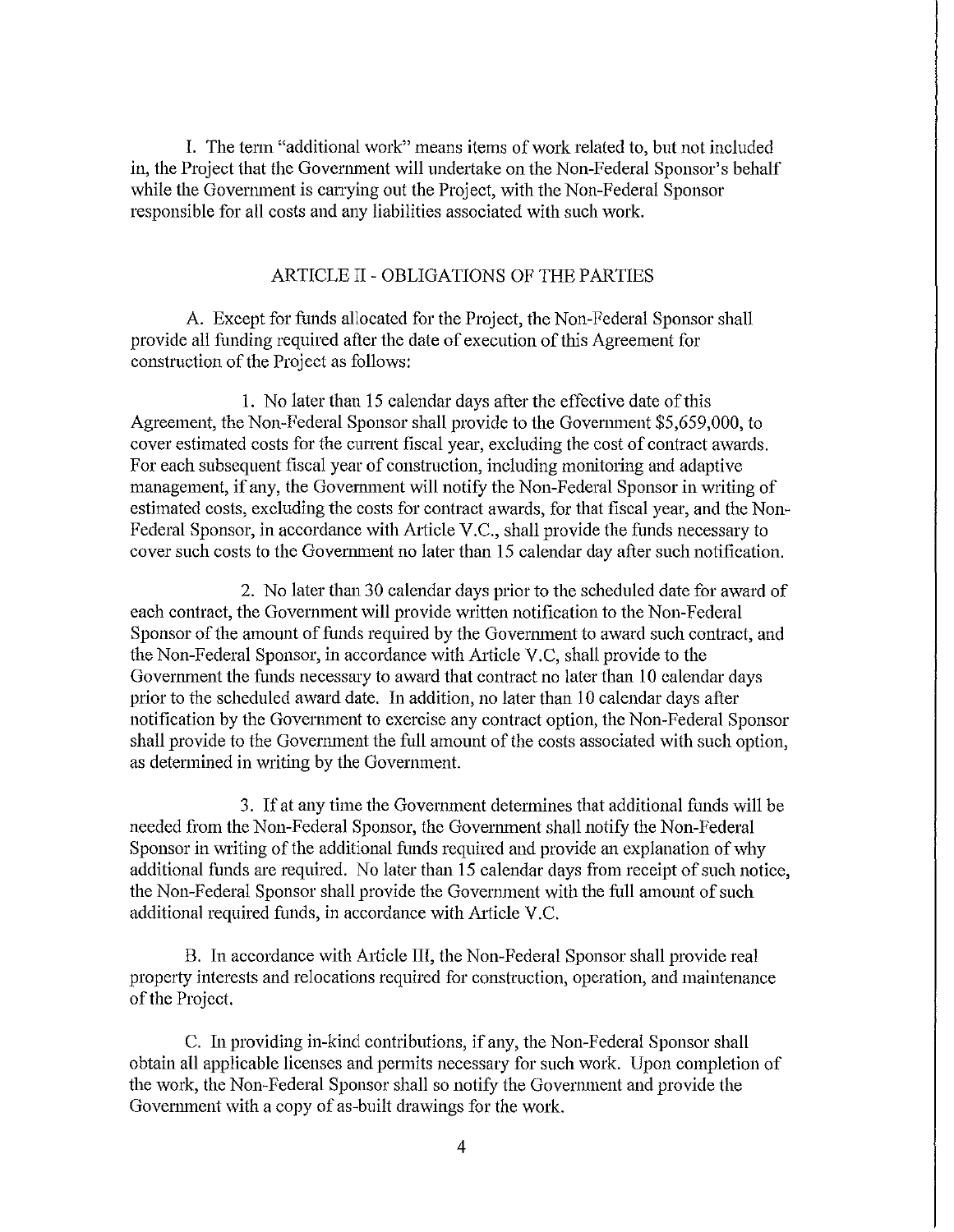D. The Non-Federal Sponsor shall construct, operate, and maintain, at no cost to the Government, the local service facilities, including obtaining all applicable licenses and permits necessary for construction, operation, and maintenance of such work.

E. Using funds provided by the Non-Federal Sponsor, the Govermnent shall undertake construction of the Project in accordance with Federal laws, regulations, and policies. In the event that ftmds are appropriated and allocated for the Project during construction of the Project, the Govennnent will use those funds toward the Federal share of construction contracts not yet awarded.

1. To the extent practicable and in accordance with Federal law, regulations, and policies, the Govermnent shall afford the Non-Federal Sponsor the opportunity to review and connnent on solicitations for contracts, including relevant plans and specifications, prior to the Government's issuance of such solicitations; proposed contract modifications, including change orders; and contract claims prior to resolution thereof. Ultimately, the contents of solicitations, award of contracts, execution of contract modifications, and resolution of contract claims shall be exclusively within the control of the Government.

2. The Government, as it determines necessary, shall undertake actions associated with historic preservation, including, but not limited to, the identification and treatment of historic properties as those properties are defined in the National Historic Preservation Act (NHPA) of 1966, as amended. All costs incurred by the Government for such work (including the mitigation of adverse effects other than data recovery) shall be included in construction costs and shared in accordance with the provisions of this Agreement. If historic properties are discovered during construction and the effect(s) of construction are determined to be adverse, strategies shall be developed to avoid, minimize or mitigate these adverse effects. In accordance with 54 U.S.C. 312507, up to 1 percent of the total amount authorized to be appropriated for the Project may be applied toward data recovery of historic properties and such costs shall be borne entirely by the Government. In the event that costs associated with data recovery of historic properties exceed 1 percent of the total amount authorized to be appropriated for the Project, the Government and Non-Federal Sponsor shall consult with each other and reach an agreement on how to fund such data recovery costs. Upon agreement in accordance with 54 U.S.C. 312508, the Government may seek a waiver from the 1 percent limitation under 54 U.S.C. 312507.

F. The Government, subject to the availability of funds and as it determines necessary, shall operate and maintain the Project using funds appropriated by the Congress and, as applicable, funds provided by the Non-Federal Sponsor.

1. The Non-Federal Sponsor shall provide 100 percent of the increase in ammal operation and maintenance costs determined by the Govennnent to be in excess of that required for the NED Plan. No later than August  $1<sup>st</sup>$  prior to each fiscal year in which such operation and maintenance will be performed, the Government shall provide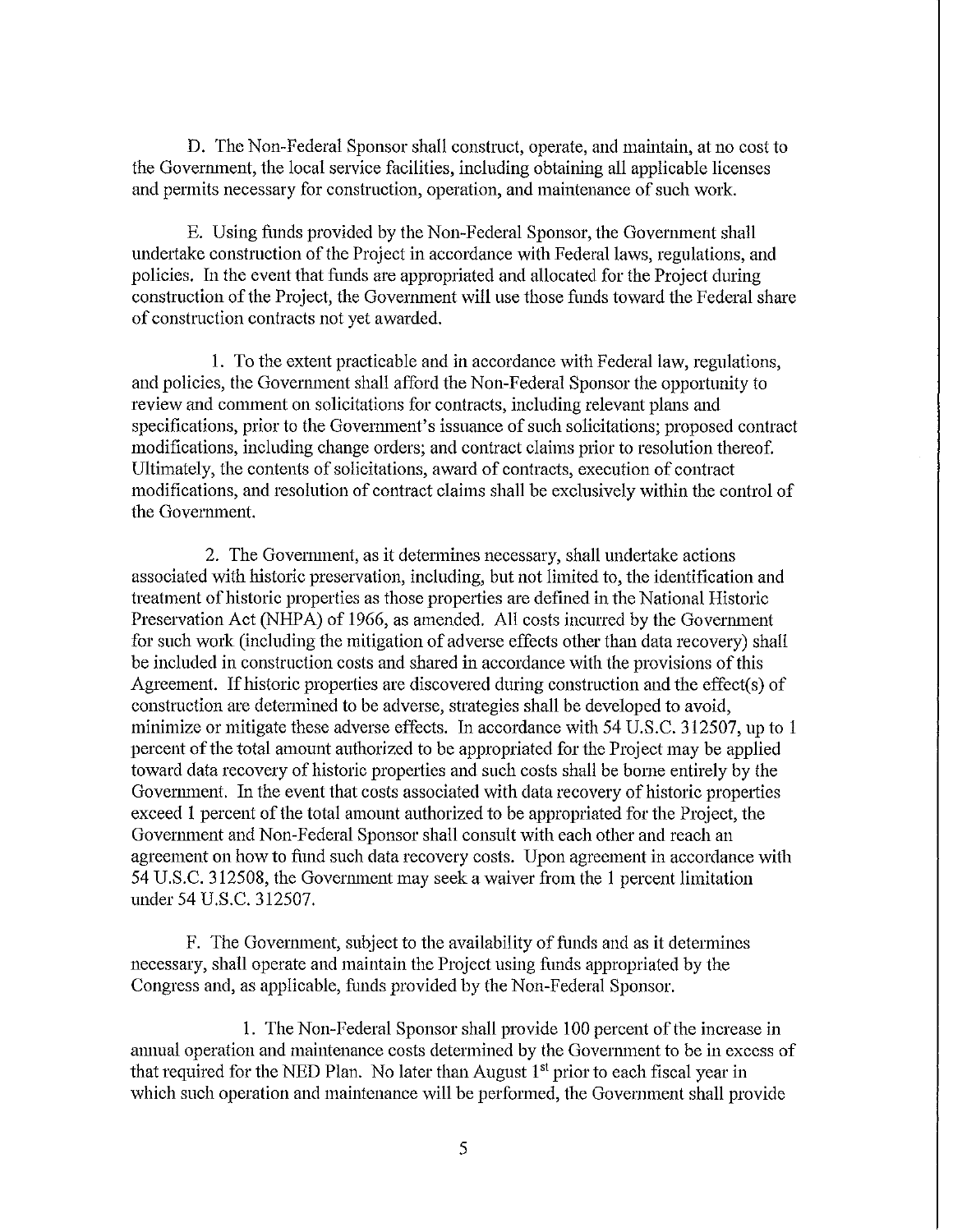the Non-Federal Sponsor with a written estimate of the amount of funds required from the Non-Federal Sponsor during that fiscal year. No later than September 1<sup>st</sup> prior to that fiscal year, the Non-Federal Sponsor shall provide the full amount of such required funds to the Govermnent in accordance with Article V.D.

2. The Non-Federal Sponsor hereby authorizes the Government to enter, at reasonable times and in a reasonable manner, upon real property interests that the Non-Federal Sponsor now or hereafter owns or controls for the purpose of operating and maintaining the Project. In addition, the Government shall have the full authority and exclusive right to operate and maintain or manage dredged material placement facilities including the exclusive right to place, remove, use, or reuse the materials therein for any purpose without charge to the Government. However, nothing contained herein shall convey to the Government any real property interest owned or controlled by the Non-Federal Sponsor.

G. The Non-Federal Sponsor may request in writing that the Government perform additional work on behalf of the Non-Federal Sponsor. Each request shall be subject to review and written approval by the Division Commander for South Atlantic Division. If the Government agrees to such request, the Non-Federal Sponsor, in accordance with Article V.E., must provide funds sufficient to cover the costs of such work in advance of the Government performing the work.

H. The Non-Federal Sponsor shall not use Federal Program funds to meet any of its obligations under this Agreement unless the Federal agency providing the funds verifies in writing that the funds are authorized to be used for the Project. Federal . program funds are those funds provided by a Federal agency, plus any non-Federal contribution required as a matching share therefor.

I. In carrying out its obligations under this Agreement, the Non-Federal Sponsor shall comply with all the requirements of applicable Federal laws and implementing regulations, including, but not limited to: Section 601 of the Civil Rights Act of 1964 (P.L. 88-352), as amended (42 U.S.C. 2000d), and Department of Defense Directive 5500.11 issued pursuant thereto; the Age Discrimination Act of 1975 (42 U.S.C. 6102); and the Rehabilitation Act of 1973, as amended (29 U.S.C. 794), and Army Regulation 600-7 issued pursuant thereto.

J. In addition to the ongoing, regular discussions of the parties in the delivery of the Project, the Govennnent and the Non-Federal Sponsor may establish a Project Coordination Team to discuss significant issues or actions. The Government's costs for participation on the Project Coordination Team shall not be included in construction costs that are cost shared but shall be included in calculating the maximum cost limit in accordance with Section 902 of the Water Resources Development Act of 1986, as amended. The Non-Federal Sponsor's costs for participation on the Project Coordination Team shall not be included in construction costs that are cost shared and shall be paid solely by the Non-Federal Sponsor without reimbursement or credit by the Government.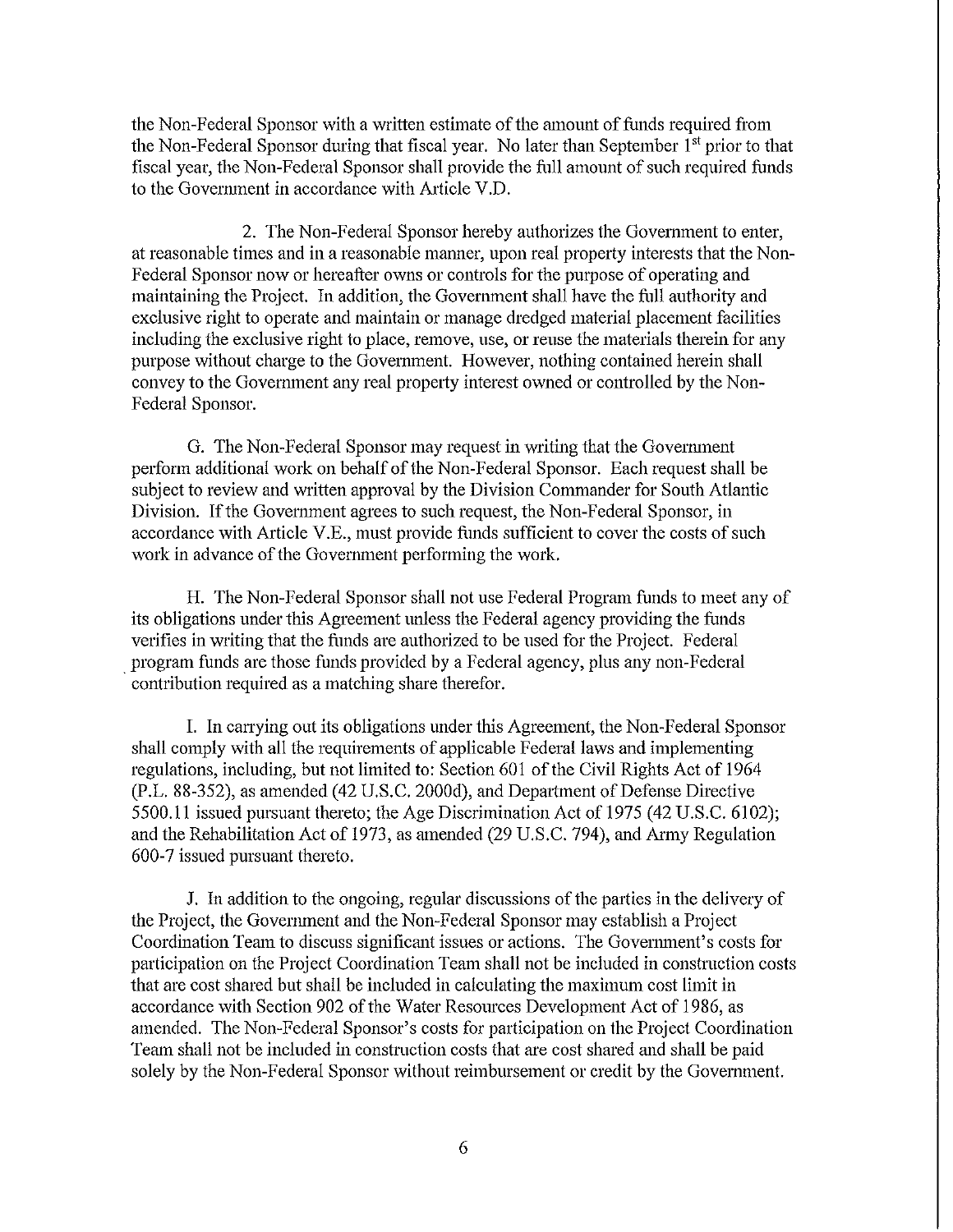K. The Non-Federal Sponsor has elected to advance funding required to construct the Project and understands that neither execution of this Agreement nor acceptance of funds constitutes, represents, or implies any commitment on the part of the Department of the Atmy or the Federal Government to budget or appropriate funds for construction of the Project or to provide for repayment of the Federal share of construction of the Project. To the extent that funds are appropriated and allocated specifically for repayment, the Government shall repay the Non-Federal Sponsor the Federal share of the cost of the NED Plan, as provided in Article VI, that was funded by the Non-Federal Sponsor.

## ARTICLE III - REAL PROPERTY INTERESTS, RELOCATIONS, AND COMPLIANCE WITH PUBLIC LAW 91-646, AS AMENDED

A. The Government, after consultation with the Non-Federal Sponsor, shall determine the real property interests needed for construction, operation, and maintenance of the Project. The Government shall provide the Non-Federal Sponsor with general written descriptions, including maps as appropriate, of the real property interests that the Govennnent determines the Non-Federal Sponsor must provide for construction, operation, and maintenance of the Project, and shall provide the Non-Federal Sponsor with a written notice to proceed with acquisition. The Non-Federal Sponsor shall acquire the real property interests and shall provide the Government with authorization for entry thereto in accordance with the Government's schedule for construction of the Project. The Non-Federal Sponsor shall ensure that real property interests provided for the Project are retained in public ownership for uses compatible with the authorized purposes of the Project.

B. The Government, after consultation with the Non-Federal Sponsor, shall determine the relocations necessary for construction, operation, and maintenance of the Project, and shall provide the Non-Federal Sponsor with general written descriptions, including maps as appropriate, of such relocations and shall provide the Non-Federal Sponsor with a written notice to proceed with such relocations. The Non-Federal Sponsor shall perform or ensure the performance of these relocations in accordance with the Government's construction schedule for the Project.

C. To the maximum extent practicable, not later than 30 calendar days after the Government provides to the Non-Federal Sponsor written descriptions and maps of the real propcity interests and relocations required for construction, operation, and maintenance of the Project, the Non-Federal Sponsor may request in writing that the Government acquire all or specified portions of such real property interests or perform the necessary relocations. If the Government agrees to such a request, the Non-Federal Sponsor, in accordance with Article V.E., must provide funds sufficient to cover the costs of the acquisitions or relocations in advance of the Government performing the work. The Government shall acquire the real property interests and perform the relocations, applying Federal laws, policies, and procedures. The Government shall acquire real property interests in the name of the Non-Federal Sponsor except, if acquired by eminent domain, the Government shall convey all of its right, title and interest to the Non-Federal Sponsor by quitclaim deed or deeds. The Non-Federal Sponsor shall accept delivery of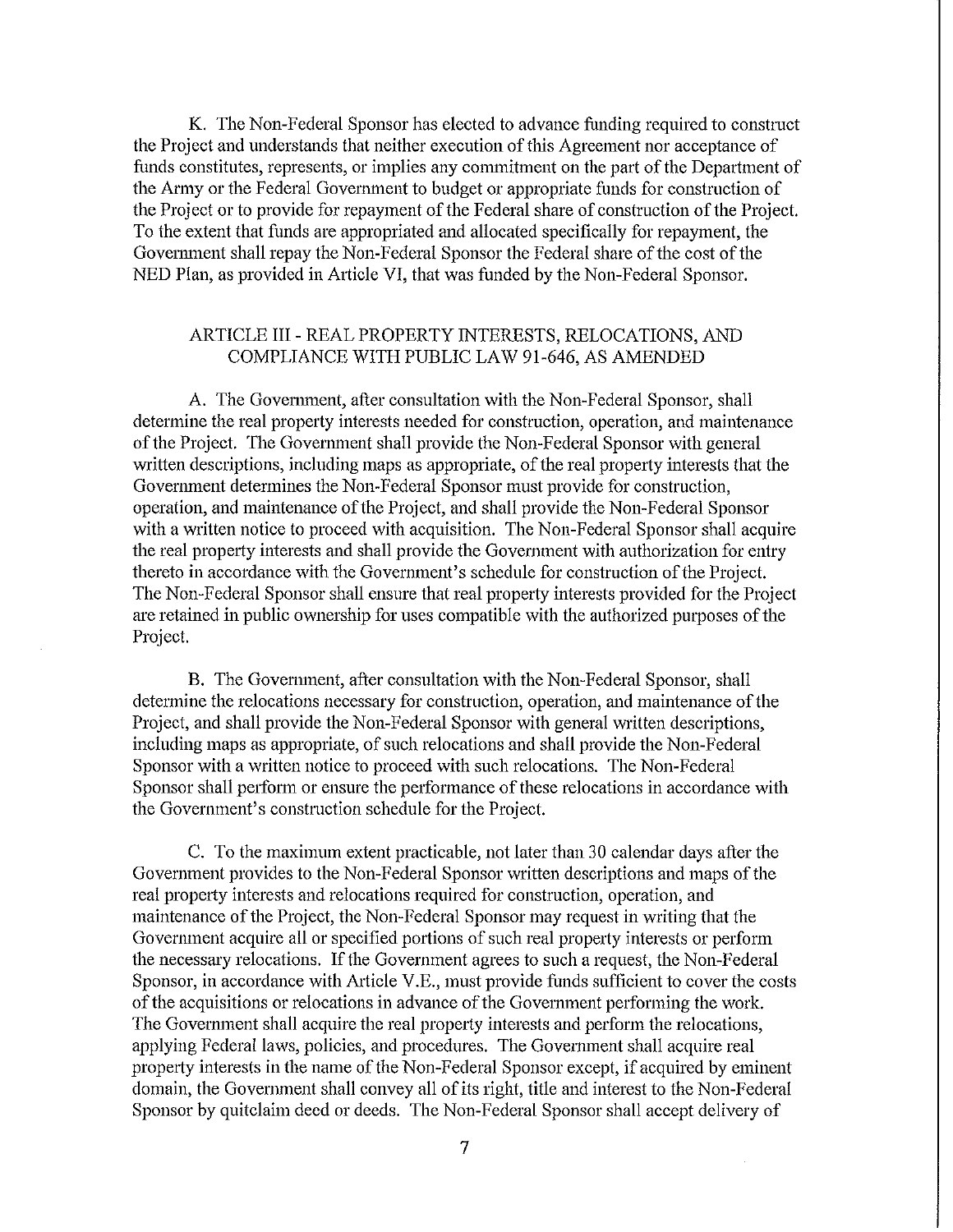such deed or deeds. The Government's providing real property interests or performing relocations on behalf of the Non-Federal Sponsor does not alter the Non-Federal Sponsor's responsibility under Article IV for the costs of any cleanup and response related thereto.

D. As required by Sections 210 and 305 of the Uniform Relocation Assistance and Real Property Acquisition Policies Act of 1970, Public Law 91-646, as amended ( 42 U.S.C. 4630 and 4655), and Section 24.4 of the Uniform Regulations contained in 49 C.F.R. Part 24, the Non-Federal Sponsor assures that (1) fair and reasonable relocation payments and assistance shall be provided to or for displaced persons, as are required to be provided by a Federal agency under Sections 4622, 4623 and 4624 of Title 42 of the U.S. Code; (2) relocation assistance programs offering the services described in Section 4625 of Title 42 of the U.S. Code shall be provided to such displaced persons; (3) within a reasonable period of time prior to displacement, comparable replacement dwellings will be available to displaced persons in accordance with Section 4625(c)(3) of Title 42 of the U.S. Code; (4) in acquiring real property, the Non-Federal Sponsor will be guided, to the greatest extent practicable under State law, by the land acquisition policies in Section 4651 and the provision of Section 4652 of Title 42 of the U.S. Code; and (5) propetiy owners will be paid or reimbursed for necessary expenses as specified in Sections 4653 and 4654 of Title 42 of the U.S. Code.

#### ARTICLE IV - HAZARDOUS SUBSTANCES

A. The Non-Federal Sponsor shall be responsible for undertaking any investigations to identify the existence and extent of any hazardous substances regulated under the Comprehensive Enviromnental Response, Compensation, and Liability Act (hereinafter "CERCLA") (42 U.S.C. 9601-9675), that may exist in, on, or under real propetiy interests required for construction, operation, and maintenance of the Project. However, for real property interests that the Government determines to be subject to the navigation servitude, only the Government shall perform such investigations unless the District Commander provides the Non-Federal Sponsor with prior specific written direction, in which case the Non-Federal Sponsor shall perfonn such investigations in accordance with such written direction.

B. In the event it is discovered that hazardous substances regulated under CERCLA exist in, on, or under any of the required real propetiy interests, the Non-Federal Sponsor and the Government, in addition to providing any other notice required by applicable law, shall provide prompt written notice to each other, and the Non-Federal Sponsor shall not proceed with the acquisition of such real property interests until the parties agree that the Non-Federal Sponsor should proceed.

C. If hazardous substances regulated under CERCLA are found to exist in, on, or under any required real property interests, the parties shall consider any liability that might arise under CERCLA and determine whether to initiate construction, or if already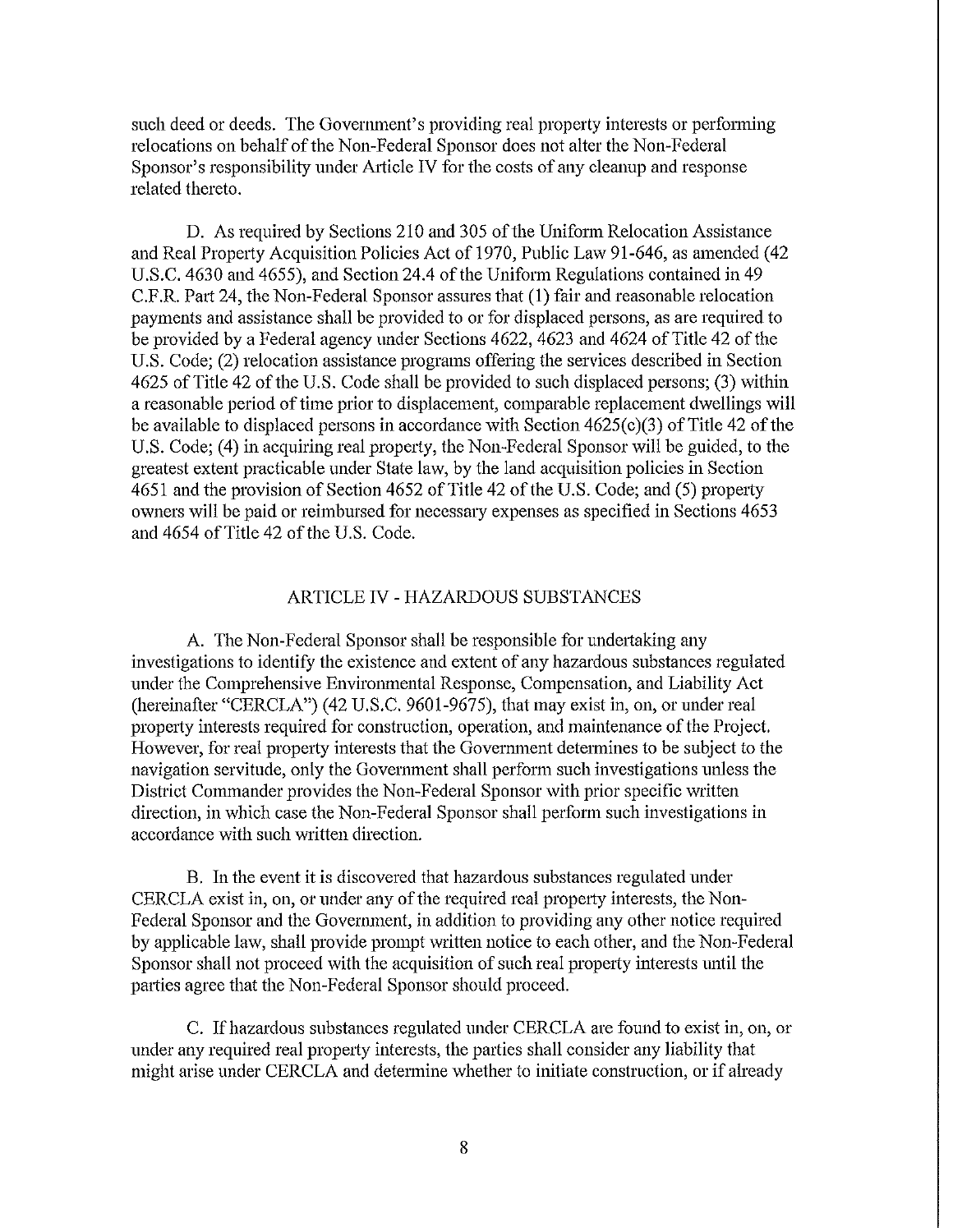initiated, whether to continue construction, suspend construction, or terminate construction.

1. Should the parties initiate or continue construction, the Non-Federal Sponsor shall be responsible, as between the Government and the Non-Federal Sponsor, for the costs of cleanup and response, including the costs of any studies and investigations necessary to determine an appropriate response to the contamination. Such costs shall be paid solely by the Non-Federal Sponsor without reimbursement or credit by the Government.

2. In the event the parties cannot reach agreement on how to proceed or the Non-Federal Sponsor fails to provide any funds necessary to pay for cleanup and response costs or to otherwise discharge the Non-Federal Sponsor's responsibilities under this Atticle upon direction by the Government, the Government may suspend or terminate construction, but may undertake any actions it determines necessary to avoid a release of such hazardous substances.

D. The Non-Federal Sponsor and the Government shall consult with each other in an effort to ensure that responsible parties bear any necessary cleanup and response costs as defined in CERCLA. Any decision made pursuant to this Article shall not relieve any third patty from any liability that may arise under CERCLA.

E. To the maximum extent practicable, the Government and Non-Federal Sponsor shall perform their responsibilities under this Agreement in a manner that will not cause liability to arise under CERCLA.

## ARTICLE V- PAYMENT OF FUNDS

A As of the effective date of this Agreement, construction costs are projected to be \$529,204,000, and construction costs allocated to the NED Plan are projected to be \$440,080,000. Costs for additional work are projected to be \$4,723,000. These amounts are estimates only that are subject to adjustment by the Government and are not to be construed as the total financial responsibilities of the Govermnent and the Non-Federal Sponsor.

B. While undertaking construction, the Government shall provide the Non-Federal Sponsor with quarterly reports setting forth the estimated construction costs and the Government's and Non-Federal Sponsor's estimated shares of such costs; costs incurred by the Govennnent, to date; the amount of funds provided by the Non-Federal Sponsor to date; the estimated amount of any creditable real property interests and relocations; the estimated amount of any creditable in-kind contributions; and the estimated amount of funds required from the Non-Federal Sponsor during the upcoming fiscal year.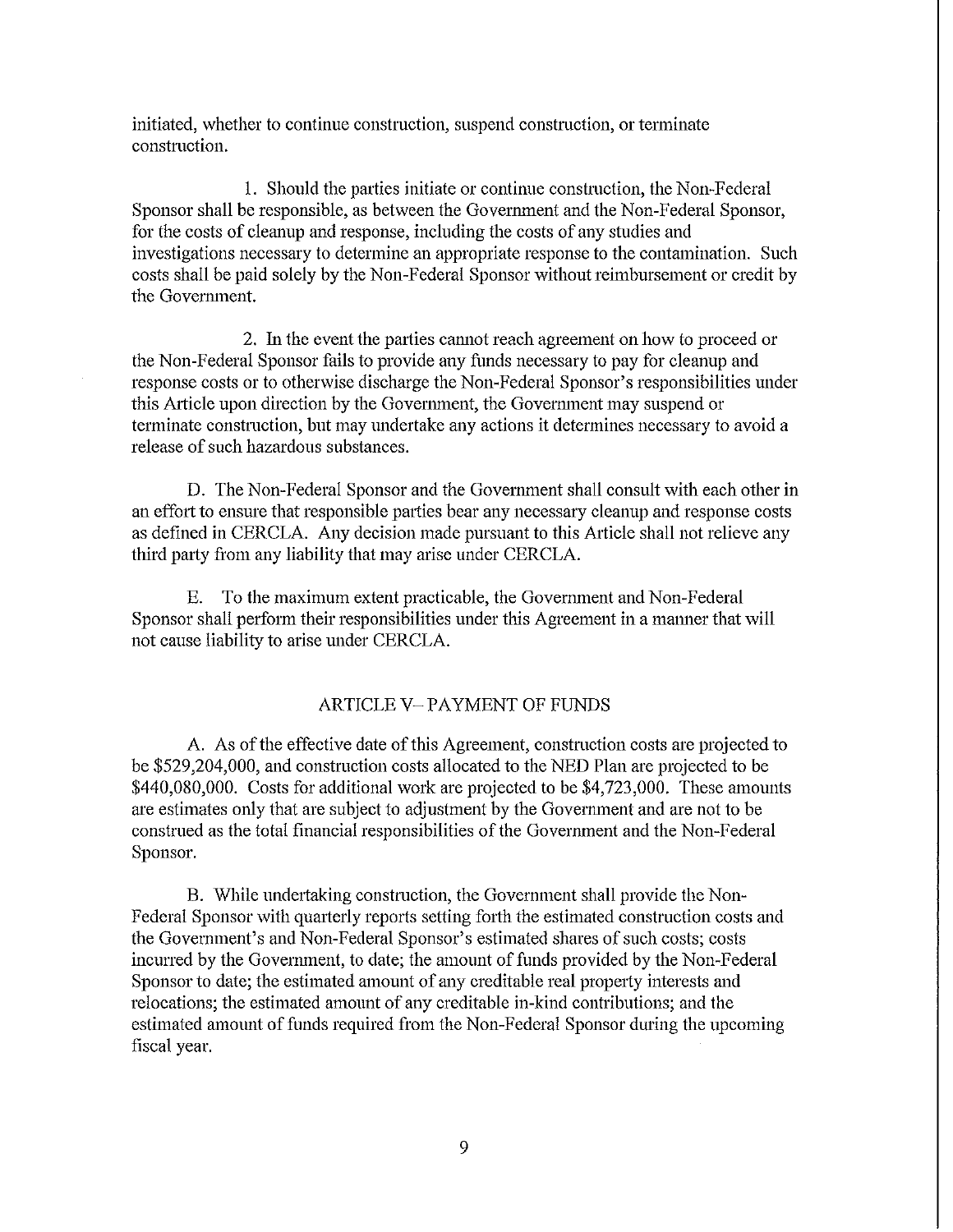### C. Payment of Funds for Construction.

1. The Non-Federal Sponsor shall provide its required funds by delivering a check payable to "FAO, USAED, Charleston (K2)" to the District Commander, or verifying to the satisfaction of the Government that the Non-Federal Sponsor has deposited such required funds in an escrow or other account acceptable to the Government, with interest accruing to the Non-Federal Sponsor, or by providing an Electronic Funds Transfer of such required funds in accordance with procedures established by the Govermnent.

2. Upon completion of construction, except for monitoring and adaptive management, and resolution of all relevant claims and appeals and eminent domain proceedings, the Government shall conduct a final accounting and furnish the Non-Federal Sponsor with the written results of such final accounting. The Govermnent shall conduct another final accounting after completion of monitoring and adaptive management and furnish the Non-Federal Sponsor with the written results of such final accounting. Should either final accounting determine that additional funds are required from the Non-Federal Sponsor, the Non-Federal Sponsor, within 30 calendar days of receipt of written notice from the Govermnent, shall provide the Govermnent with the full amount of such additional required funds. A final accounting does not limit the Non-Federal Sponsor's responsibility to pay such costs, including contract claims or any other liability that may become known after the final accounting. If the final accounting after monitoring and adaptive management determines that funds provided by the Non-Federal Sponsor exceed the construction costs, the Government shall refund such excess amount, subject to the availability of funds for the refund.

D. Payment of Funds for Operation and Maintenance.

1. The Non-Federal Sponsor shall provide the funds required for the increase in annual operation and maintenance costs in excess of that required for the NED Plan by delivering a check payable to "FAO, USAED, Charleston (K2)" to the District Commander, or verifying to the satisfaction of the Govermnent that the Non-Federal Sponsor has deposited such required funds in an escrow or other account acceptable to the Govennnent, with interest accruing to the Non-Federal Sponsor, or by providing an Electronic Funds Transfer of such required funds in accordance with procedures established by the Govemment.

2. The Govemment shall draw from the funds provided by the Non-Federal Sponsor to cover the non-Federal share of operation and maintenance costs as those costs are incurred. If the Government determines at any time that additional funds are needed from the Non-Federal Sponsor to cover the Non-Federal Sponsor's required share of such operation and maintenance costs, the Government shall provide the Non-Federal Sponsor with written notice of the amount of additional funds required. Within 60 calendar days from receipt of such notice, the Non-Federal Sponsor shall provide the Govermnent with the full amount of such additional required funds. Any excess funds provided by the Non-Federal Sponsor will be retained by the Government and applied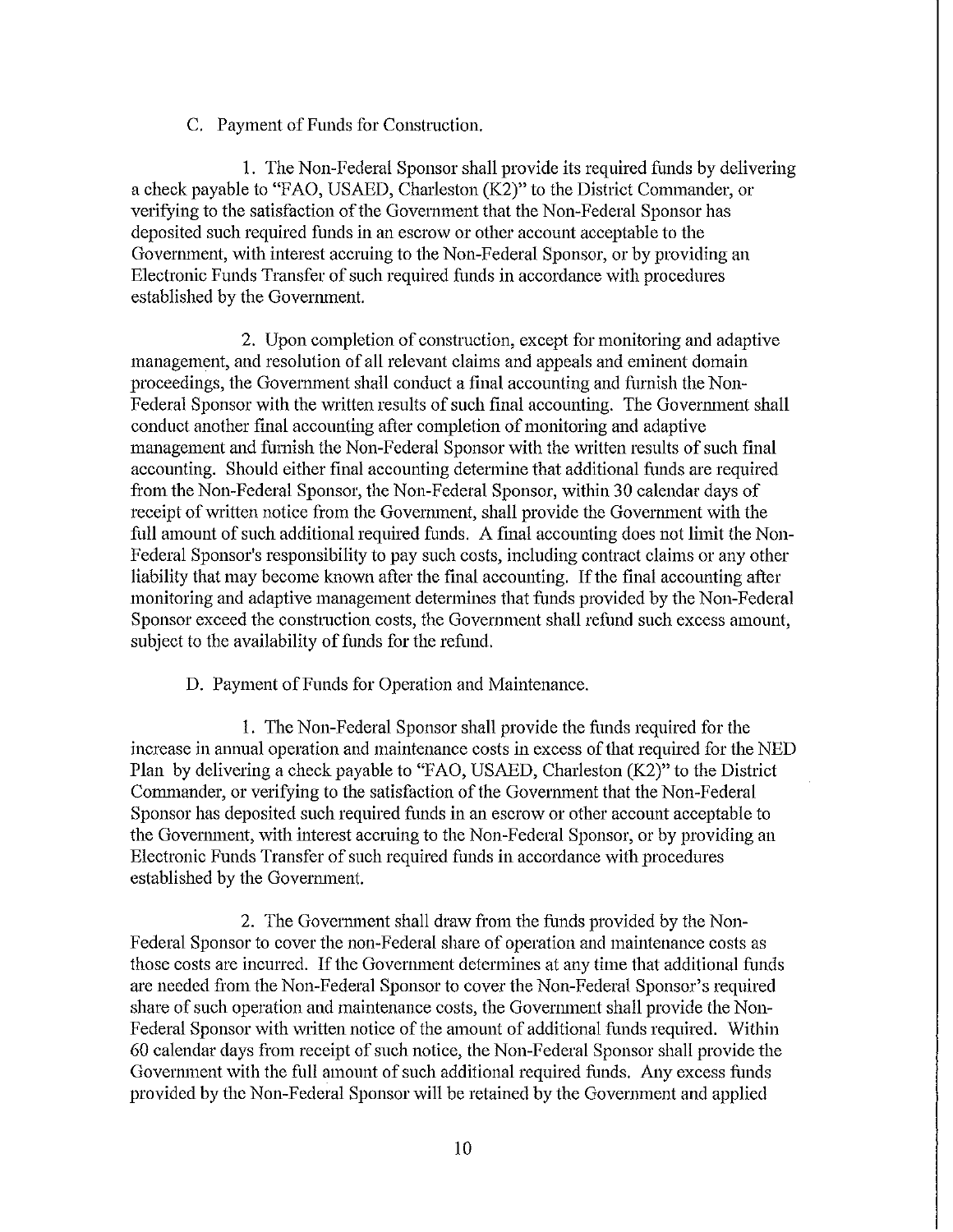towards the Non-Federal Sponsor's next payment of funds for such operation and maintenance.

E. If there are real property interests, relocations, or additional work provided on behalf of the Non-Federal Sponsor, the Govermnent shall provide written notice to the Non-Federal Sponsor of the amount of funds required to cover such costs. No later than 30 calendar days of receipt of such written notice, the Non-Federal Sponsor shall make the full amount of such required funds available to the Government by delivering a check payable to "FAO, USAED, Charleston (K2)" to the District Commander, or by providing an Electronic Funds Transfer of such funds in accordance with procedures established by the Government. If at any time the Government determines that additional funds are required to cover such costs, the Non-Federal Sponsor shall provide those funds within 30 calendar days from receipt of written notice from the Government.

## ARTICLE VI - COST SHARE ALLOCATION AND CREDIT FOR REAL PROPERTY INTERESTS, RELOCATIONS, AND IN-KIND CONTRIBUTIONS

A. The Government shall calculate the Federal and Non-Federal shares by allocating costs as follows:

1. The Non-Federal Sponsor's share is 25 percent of construction costs allocated to the NED Plan in excess of 20 feet but not greater than 50 feet; plus all incremental costs associated with implementation of the Project in excess of the NED Plan.

2. The Non-Federal Sponsor's share shall also include an additional amount equal to 10 percent of construction costs allocated to the NED Plan less the amount of credit afforded by the Govermnent for the value of the lands, easements, rights-of-way, and relocations.

B. Within six months of the allocation of appropriations to repay the Non-Federal Sponsor for the Federal share of the cost of the NED Plan that was funded by the Non-Federal Sponsor, or as soon thereafter as practicable, the Non-Federal Sponsor shall provide the Government with documents sufficient to determine the creditable value of the real property interests, relocations, and in-kind contributions in accordance with this Article. Such amounts shall be subject to audit in accordance with Article X to determine reasonableness, allocability, and allowability.

1. Real Property Interests.

a. The Non-Federal Sponsor shall obtain, for each real properly interest allocated by the Government to the NED Plan, an appraisal of the fair market value of such interest that is prepared by a qualified appraiser who is acceptable to the parties. Subject to valid jurisdictional exceptions, the appraisal shall conform to the Uniform Standards of Professional Appraisal Practice. The appraisal must be prepared in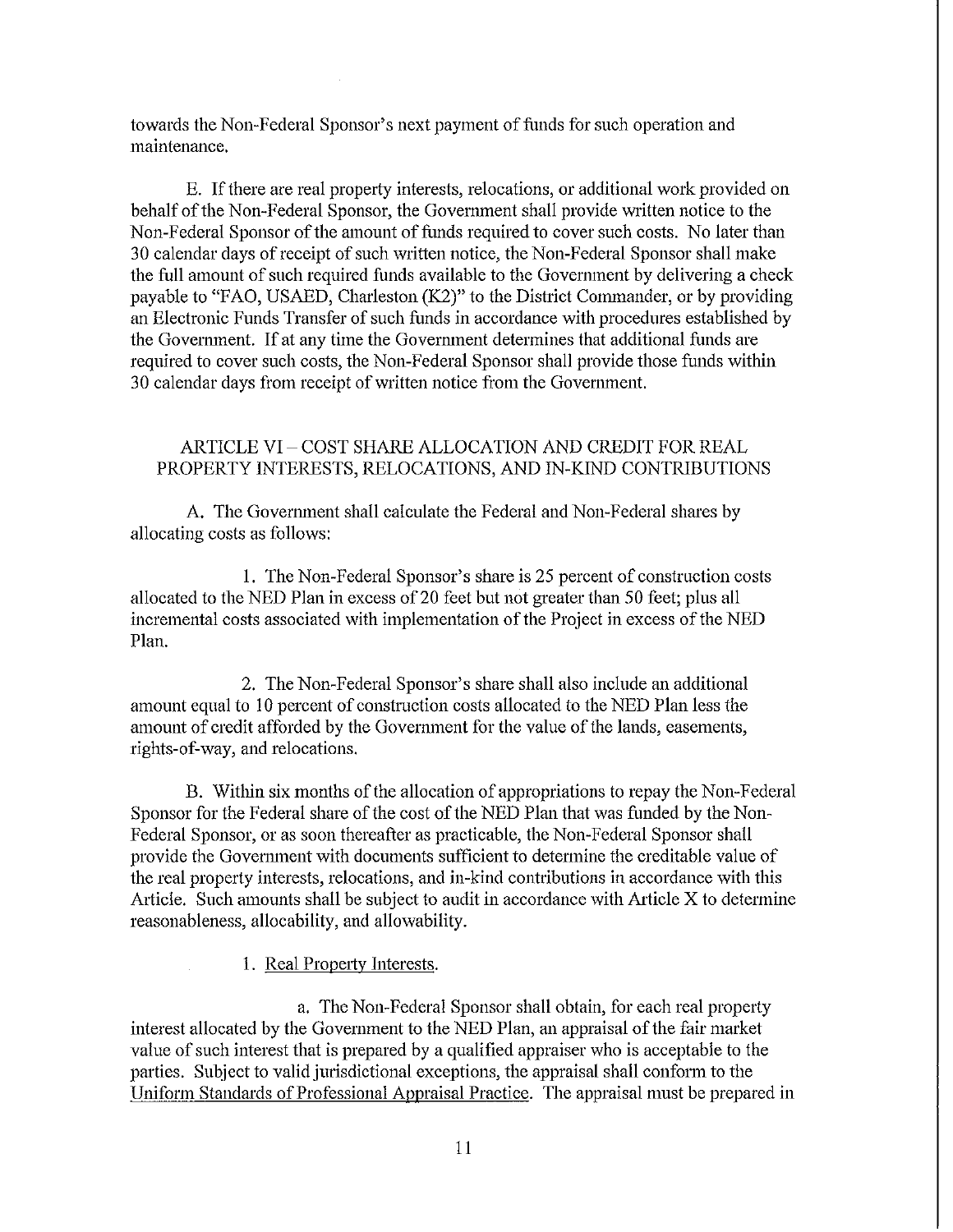accordance with the applicable rules of just compensation, as specified by the Government.

(1) Date of Valuation. For real property interests owned by the Non-Federal Sponsor on the effective date of this Agreement, the date the Non-Federal Sponsor provides the Government with authorization for entry thereto shall be used to determine the fair market value, except for such real property interests for in-kind contributions covered by an In-Kind Memorandum of Understanding, the date of initiation of construction shall be used to determine the fair market value. The fair market value of real property interests acquired by the Non-Federal Sponsor after the effective date of this Agreement shall be the fair market value of such real property interests at the time the interests are acquired.

(2) The Government shall review the appraisal submitted by the Non-Federal Sponsor for each real property interest required. If, after coordination and consultation with the Government, the Non-Federal Sponsor is unable to provide an appraisal that is acceptable to the Govennnent, the Non-Federal Sponsor shall not receive credit for the value of the real property interest.

(3) The Govermnent shall credit the Non-Federal Sponsor the appraised amount approved by the Government. The Government, at the request of the Non-Federal Sponsor, shall consider all factors relevant to determining fair market value and, in its sole discretion, after consultation with the Non-Federal Sponsor, may approve in writing an amount greater than the appraised amount for crediting purposes.

b. Eminent Domain Procedure. For real property interests acquired by eminent domain proceedings instituted after the effective date of this Agreement, the fair market value for crediting purposes shall be either the amount of the court award for the real propeity interests taken or the amount of any stipulated settlement or portion thereof that the Government approves in writing.

c. Incidental Costs. The Government shall credit the Non-Federal Sponsor for the incidental costs allocated by the Government to the NED Plan that the Non-Federal Sponsor incurred in acquiring any real property interests required pursuant to Article III within a five-year period preceding the effective date of this Agreement, or at any time after the effective date of this Agreement, that are documented to the satisfaction of the Government. Such incidental costs shall include closing and title costs, appraisal costs, survey costs, attorney's fees, plat maps, mapping costs, actual amounts expended for payment of any relocation assistance benefits provided in accordance with Article III.D., and other payments by the Non-Federal Sponsor for items that are generally recognized as compensable, and required to be paid, by applicable state law due to the acquisition of a real property interest pursuant to Atticle III.

2. Relocations. The Government shall credit the Non-Federal Sponsor for the value, documented to the satisfaction of the Government, of any relocations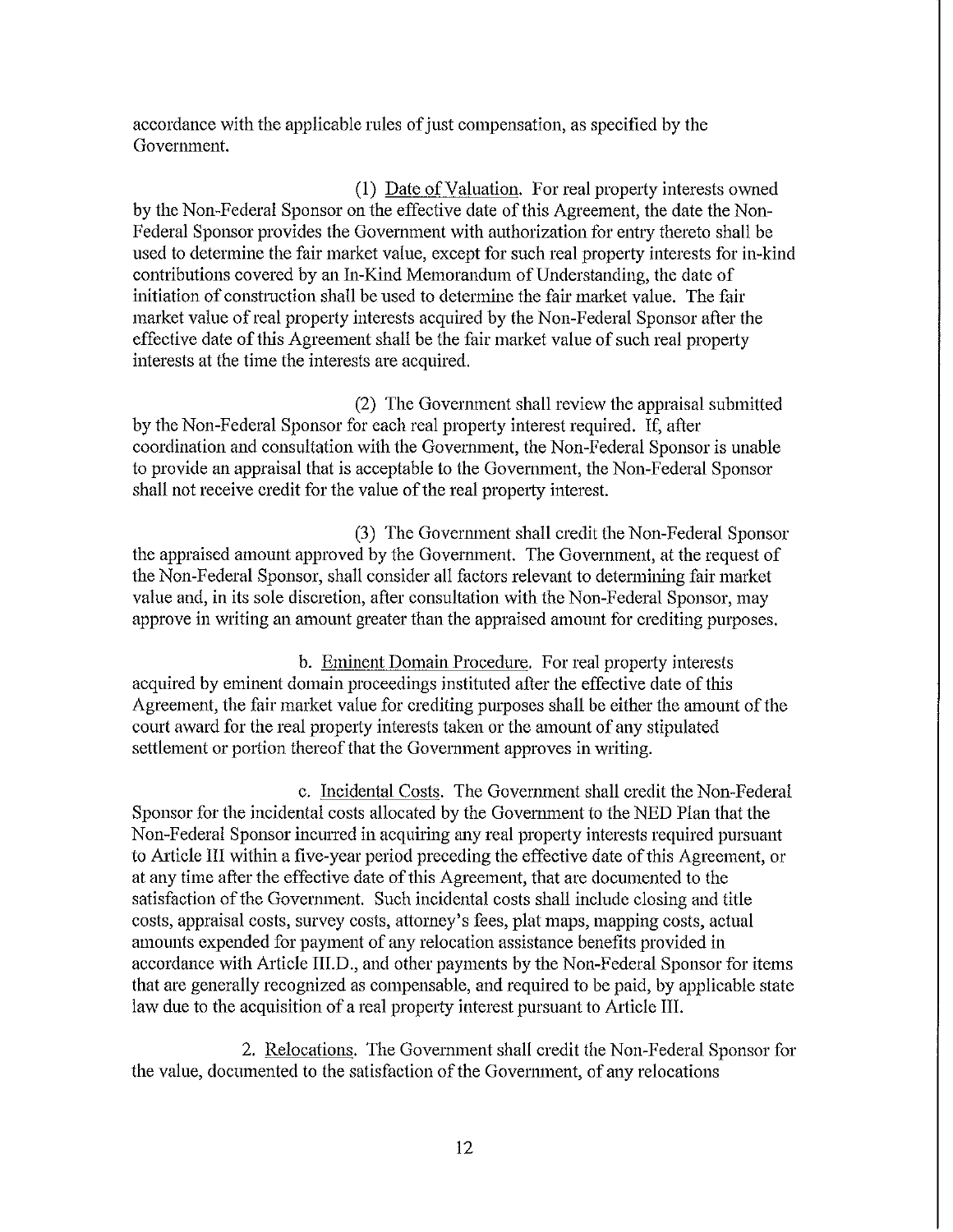performed by the Non-Federal Sponsor that are allocated by the Government to the NED Plan.

a. For a relocation other than a highway, the value shall be only that portion of relocation costs that the Government determines is necessary to provide a functionally equivalent facility, reduced by depreciation, as applicable, and by the salvage value of any removed items.

b. For a relocation of a highway, which is any highway, roadway, or street, including any bridge thereof, that is owned by a public entity, the value shall be only that portion of relocation costs that would be necessary to accomplish the relocation in accordance with the design standard that the State of South Carolina would apply under similar conditions of geography and traffic load, reduced by the salvage value of any removed items.

c. Relocation costs include actual costs of performing the relocation; planning, engineering and design costs; supervision and administration costs; and documented incidental costs associated with performance of the relocation, as determined by the Govermnent. Relocation costs do not inclnde any costs due to betterments, as determined by the Government, nor any additional cost of using new material when suitable used material is available.

3. In-Kind Contributions. The Government shall include in the construction costs and credit the Non-Federal Sponsor for the value, documented to the satisfaction of the Government, of any in-kind contributions integral to design and construction and allocated by the Govermnent to the NED Plan.

a. The value shall be equivalent to the costs, documented to the satisfaction of the Government, that the Non-Federal Sponsor incurred to provide the inkind contributions. Such costs shall include, but not necessarily be limited to, actual costs of constructing the in-kind contributions; engineering and design costs; supervision and administration costs; and documented incidental costs associated with providing the in-kind contributions, but shall not include any costs associated with betterments, as determined by the Govermnent. Appropriate documentation includes invoices and certification of specific payments to contractors, suppliers, and the Non-Federal Sponsor's employees.

b. No credit shall be afforded for interest charges, or any adjustment to reflect changes in price levels between the time the in-kind contributions are completed and credit is afforded; for the value of in-kind contributions obtained at no cost to the Non-Federal Sponsor; for any in-kind contributions performed prior to the effective date of this Agreement unless covered by an In-Kind Memorandum of Understanding between the Govermnent and Non-Federal Sponsor; or for costs that exceed the Govermnent's estimate of the cost for such in-kind contributions if they had been provided by the Government.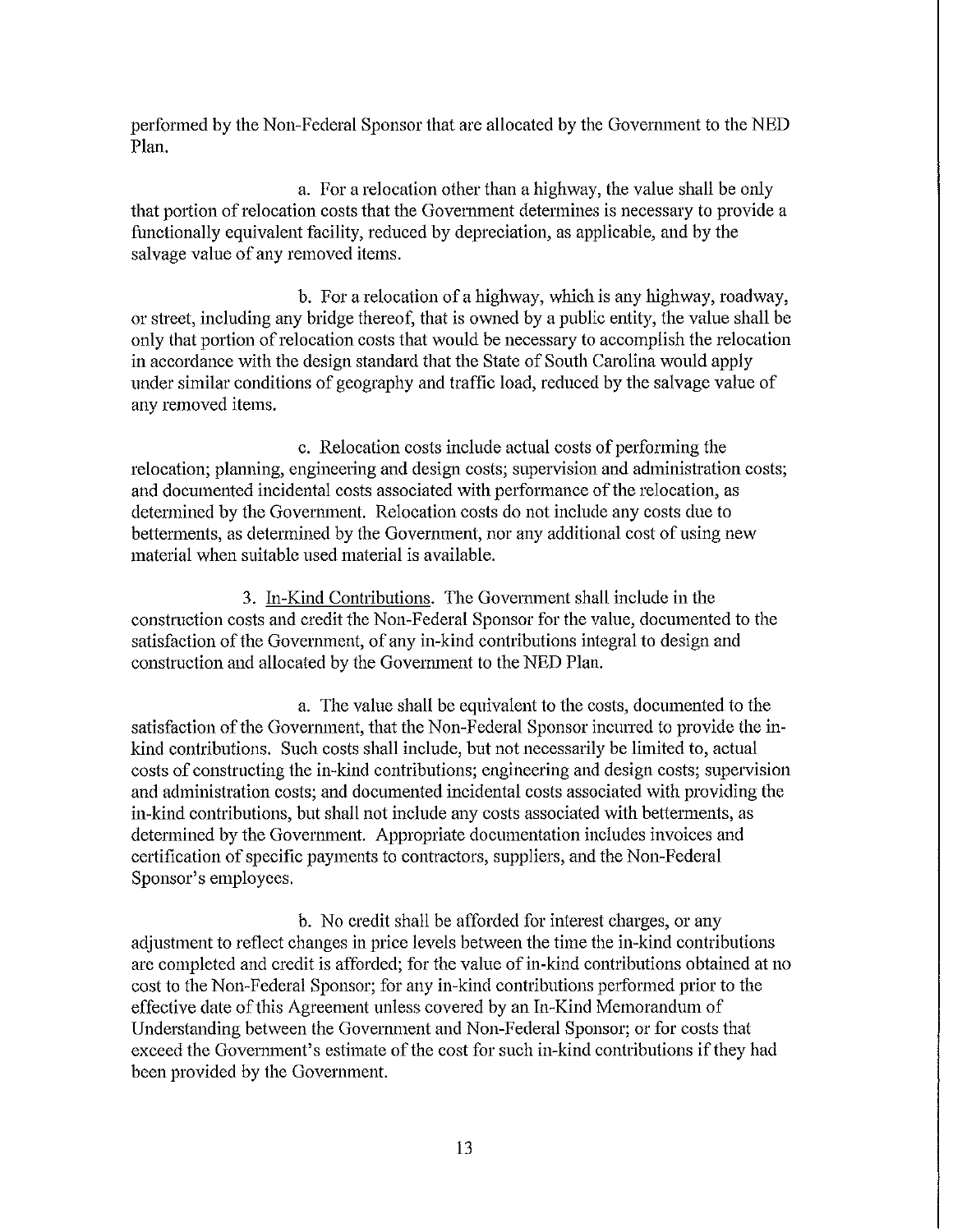4. Compliance with Federal Labor Laws. Any credit afforded under the tenns of this Agreement is subject to satisfactory compliance with applicable Federal labor laws covering non-Federal construction, including, but not limited to, 40 U.S.C. 3141-3148 and 40 U.S.C. 3701-3708 (labor standards originally enacted as the Davis-Bacon Act, the Contract Work Hours and Safety Standards Act, and the Copeland Anti-Kickback Act), and credit may be withheld, in whole or in part, as a result of the Non-Federal Sponsor's failure to comply with its obligations under these laws.

C. Notwithstanding any other provision of this Agreement, the Non-Federal Sponsor shall not be entitled to credit for real property interests that were previously provided as an item of local cooperation for another Federal project or for costs associated with additional work.

#### ARTICLE VII - TERMINATION OR SUSPENSION

A. If at any time the Non-Federal Sponsor fails to fulfill its obligations under this Agreement, the Government may suspend or terminate construction of the Project unless the Assistant Secretary of the Anny (Civil Works) detennines that continuation of such work is in the interest of the United States or is necessary in order to satisfy agreements with other non-Federal interests.

B. If hazardous substances regulated under CERCLA are found to exist in, on, or under any required real property interests, the parties shall follow the procedures set forth in Article IV.

C. Any suspension or termination of future performance under this Agreement shall not relieve the parties of liability for any obligation incurred.

#### ARTICLE VIII - HOLD AND SAVE

The Non-Federal Sponsor shall hold and save the Government free from all damages arising from design, construction, operation and maintenance of the Project, except for damages due to the fault or negligence of the Government or its contractors.

## ARTICLE IX - DISPUTE RESOLUTION

As a condition precedent to a party bringing any suit for breach of this Agreement, that patty must first notify the other patty in writing of the nature of the purported breach and seek in good faith to resolve the dispute through negotiation. If the parties cannot resolve the dispute through negotiation, they may agree to a mutually acceptable method of non-binding alternative dispute resolution with a qualified third party acceptable to the parties. Each party shall pay an equal share of any costs for the services provided by such a third party as such costs are incurred. The existence of a dispute shall not excuse the parties from performance pursuant to this Agreement.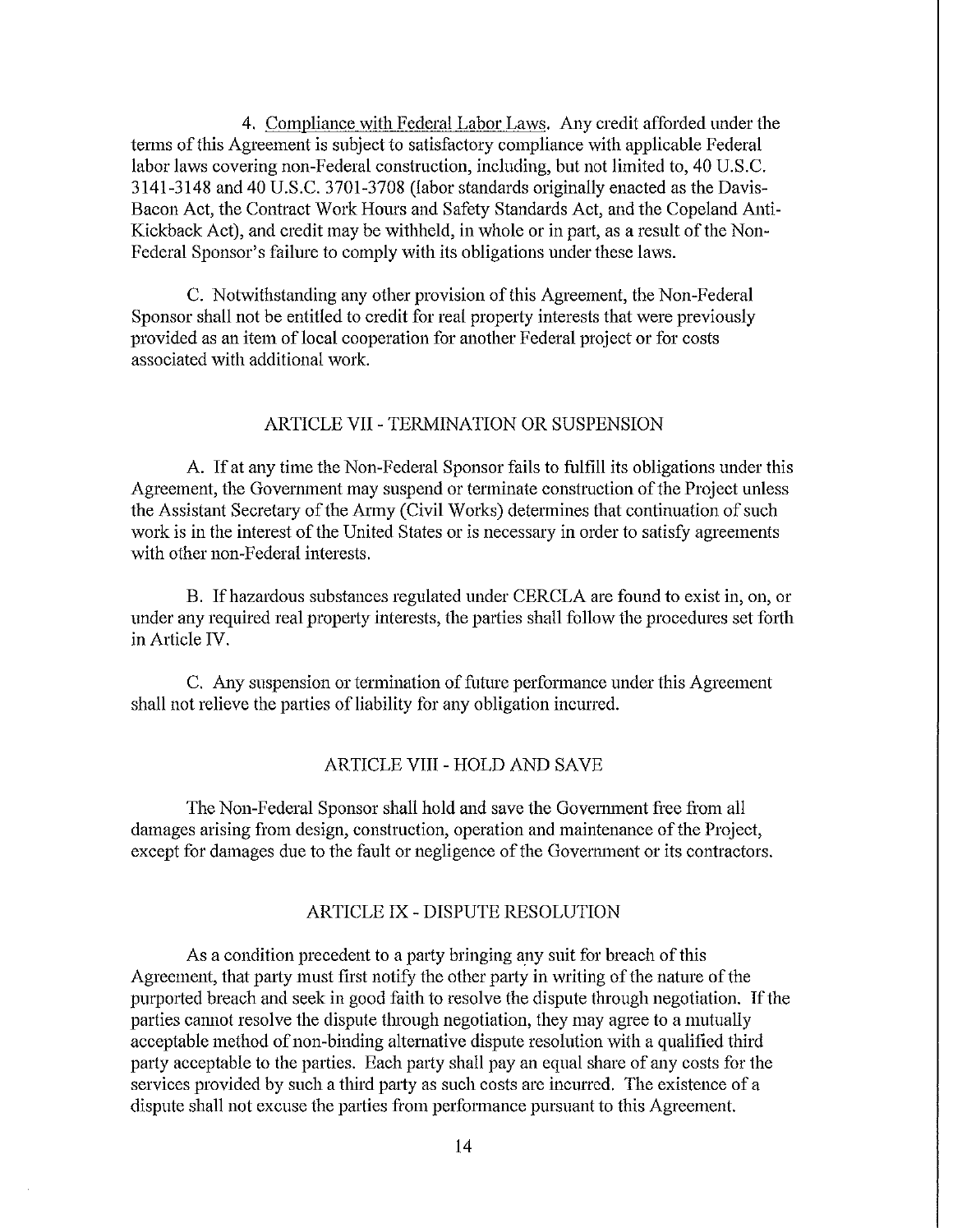## ARTICLE X - MAINTENANCE OF RECORDS AND AUDITS

A. The parties shall develop procedures for the maintenance by the Non-Federal Sponsor of books, records, documents, or other evidence pertaining to costs and expenses for a minimum of three years after the final accounting. The Non-Federal Sponsor shall assure that such materials are reasonably available for examination, audit, or reproduction by the Government.

B. The Government may conduct, or arrange for the conduct of, audits of the Project. Government audits shall be conducted in accordance with applicable Government cost principles and regulations. The Government's costs of audits shall not be included in construction costs, but shall be included in calculating the maximum cost limit in accordance with Section 902 of the Water Resources Development Act of 1986, as amended.

C. To the extent permitted under applicable Federal laws and regulations, the Government shall allow the Non-Federal Sponsor to inspect books, records, documents, or other evidence pertaining to costs and expenses maintained by the Government, or at the request of the Non-Federal Sponsor, provide to the Non-Federal Sponsor or independent auditors any such information necessary to enable an audit of the Non-Federal Sponsor's activities under this Agreement. The costs of non-Federal audits shall be paid solely by the Non-Federal Sponsor without reimbursement or credit by the Government.

## ARTICLE XI - RELATIONSHIP OF PARTIES

In the exercise of their respective rights and obligations under this Agreement, the Government and the Non-Federal Sponsor each act in an independent capacity, and neither is to be considered the officer, agent, or employee of the other. Neither patty shall provide, without the consent of the other party, any contractor with a release that waives or purports to waive any rights a patty may have to seek relief or redress against that contractor.

#### ARTICLE XII - NOTICES

A. Any notice, request, demand, or other communication required or pennitted to be given under this Agreement shall be deemed to have been duly given if in writing and delivered personally or mailed by registered or certified mail, with return receipt, as follows: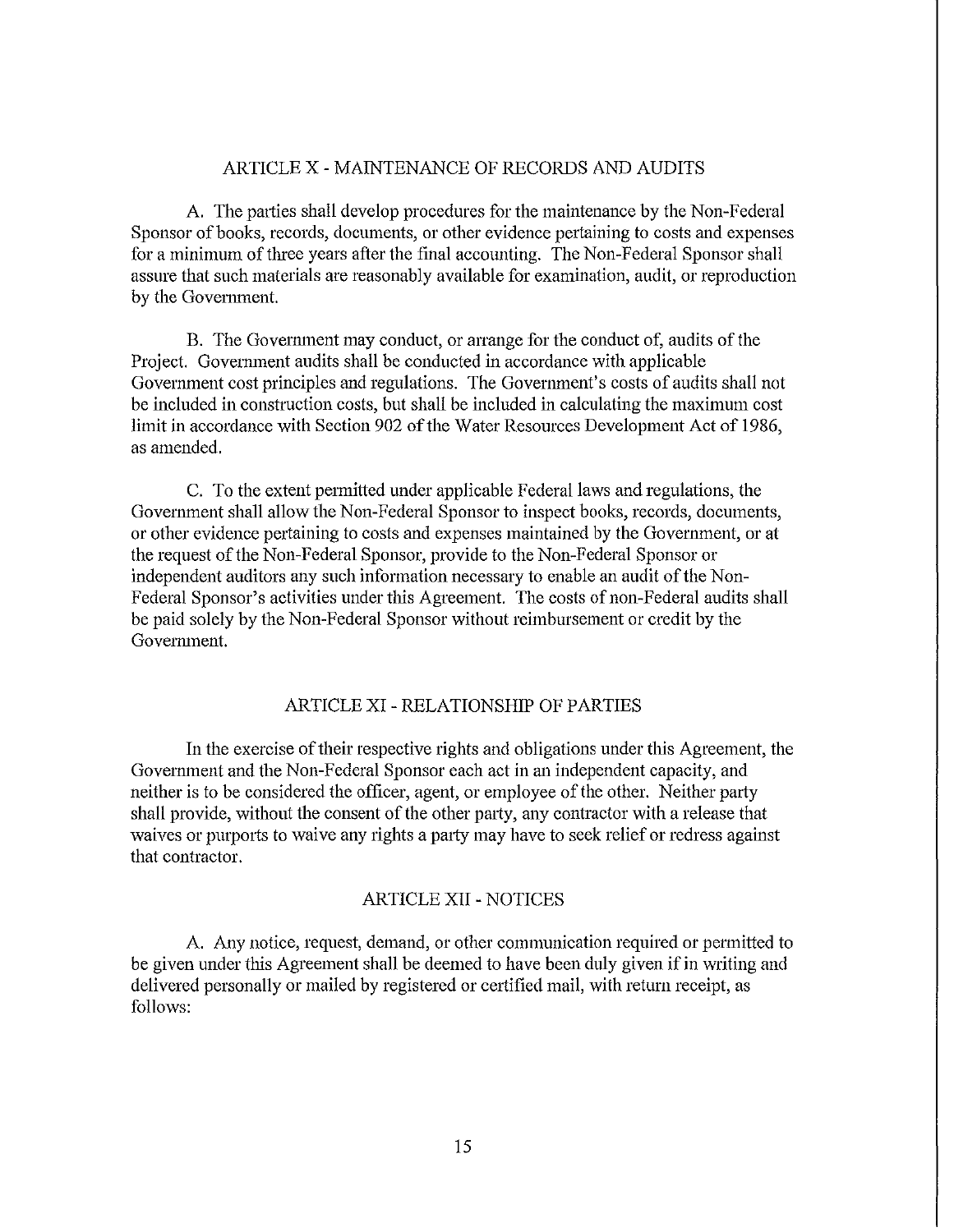If to the Non-Federal Sponsor: President and CEO South Carolina State Ports Authority P.O. Box 22287 Charleston, SC 29413-2287

If to the Govennnent: District Connnander U.S. Army Corps of Engineers, Charleston District 69A Hagood Avenue Charleston, SC 29403-5107

B. A party may change the recipient or address to which such conununications are to be directed by giving written notice to the other party in the manner provided in this Article.

## ARTICLE XIII - CONFIDENTIALITY

To the extent permitted by the laws governing each patty, the patties agree to maintain the confidentiality of exchanged information when requested to do so by the providing party.

ARTICLE XIV - THIRD PARTY RIGHTS, BENEFITS, OR LIABILITIES

Nothing in this Agreement is intended, nor may be construed, to create any rights, confer any benefits, or relieve any liability, of any kind whatsoever in any third person not a party to this Agreement.

IN WITNESS WHEREOF, the parties hereto have executed this Agreement, which shall become effective upon the date it is signed by the District Commander.

DEPARTMENT OF THE ARMY

 $\frac{BY}{\sqrt{\text{Jeffley S. Palzizini}}}$ 

Lieutenant Colonel, U.S. Army District Commander

DATE: 19  $Jv/$  7

SOUTH CAROLINA STATE PORTS **AUTHORIT** 

 $BY:$ 

**JAMES I. NEWSOME, III** President and CEO

 $_{\text{DATE:}}$   $7$  /(9/17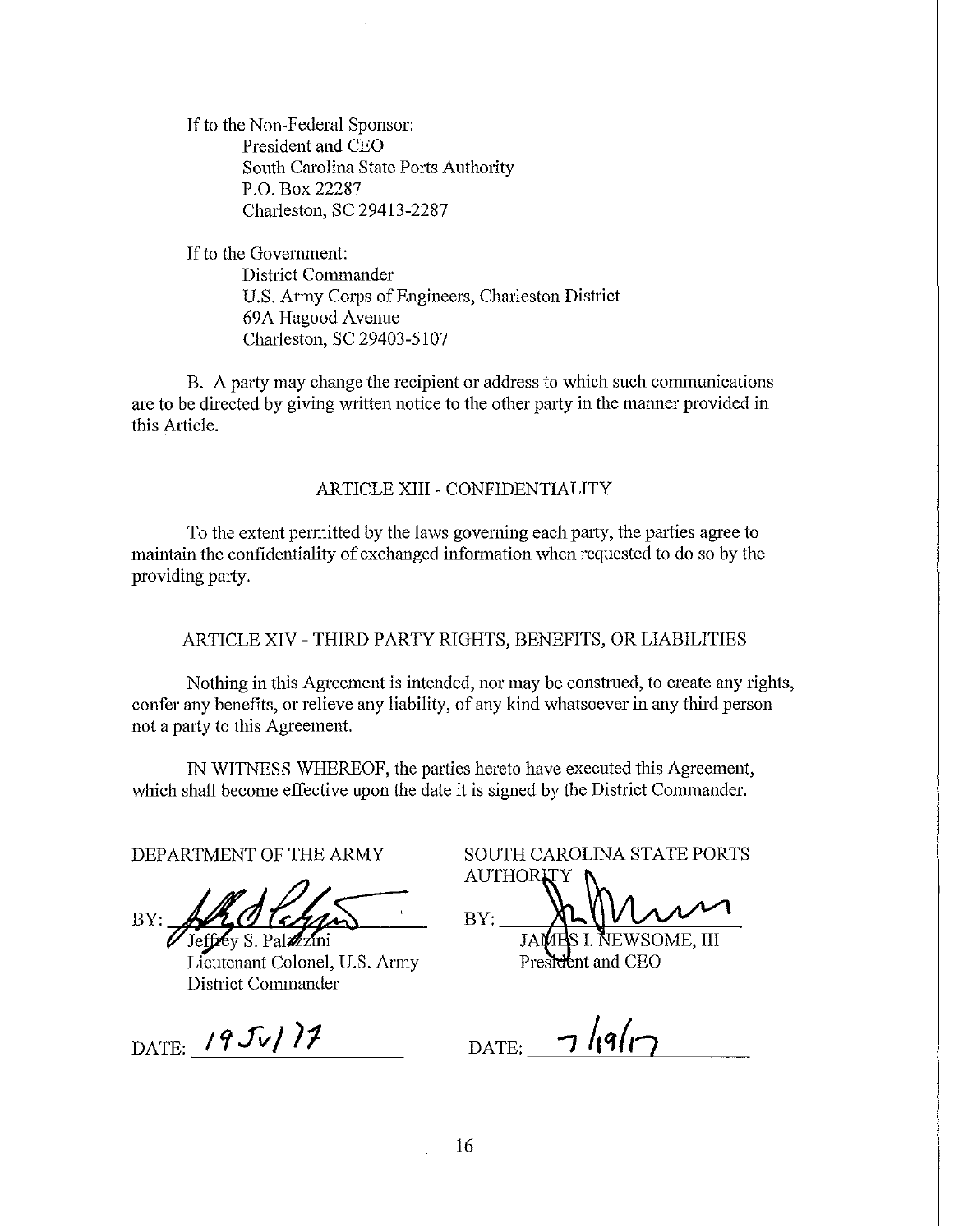CERTIFICATE OF AUTHORITY  $R$ ANDOLPH R.  $I, \quad L_0 \cup \epsilon l$   $\leftarrow$  do hereby certify that I am the principal legal officer of the South Carolina State Ports Authority, that the South Carolina State Ports Authority is a legally constituted public body with full authority and legal capability to perform the terms of the Agreement between the Depattment of the Anny and the South Carolina State Potts Authority in connection with the Charleston Harbor, South Carolina Project, and to pay damages, if necessaty, in the event of the failure to perform in accordance with the terms of this Agreement, as required by Section 221 of Public Law 91-611, as amended (42 U.S.C. Section 1962d-5b), and that the persons who have executed this Agreement on behalf of the South Carolina State Ports Authority have acted within their statutory authority.

IN WITNESS WHEREOF, I have made and executed this certification this  $19$  $71+$  day of  $50L$  $1/$   $2017$ 

Pandelph Reparell

General Counsel South Carolina State Ports Authority